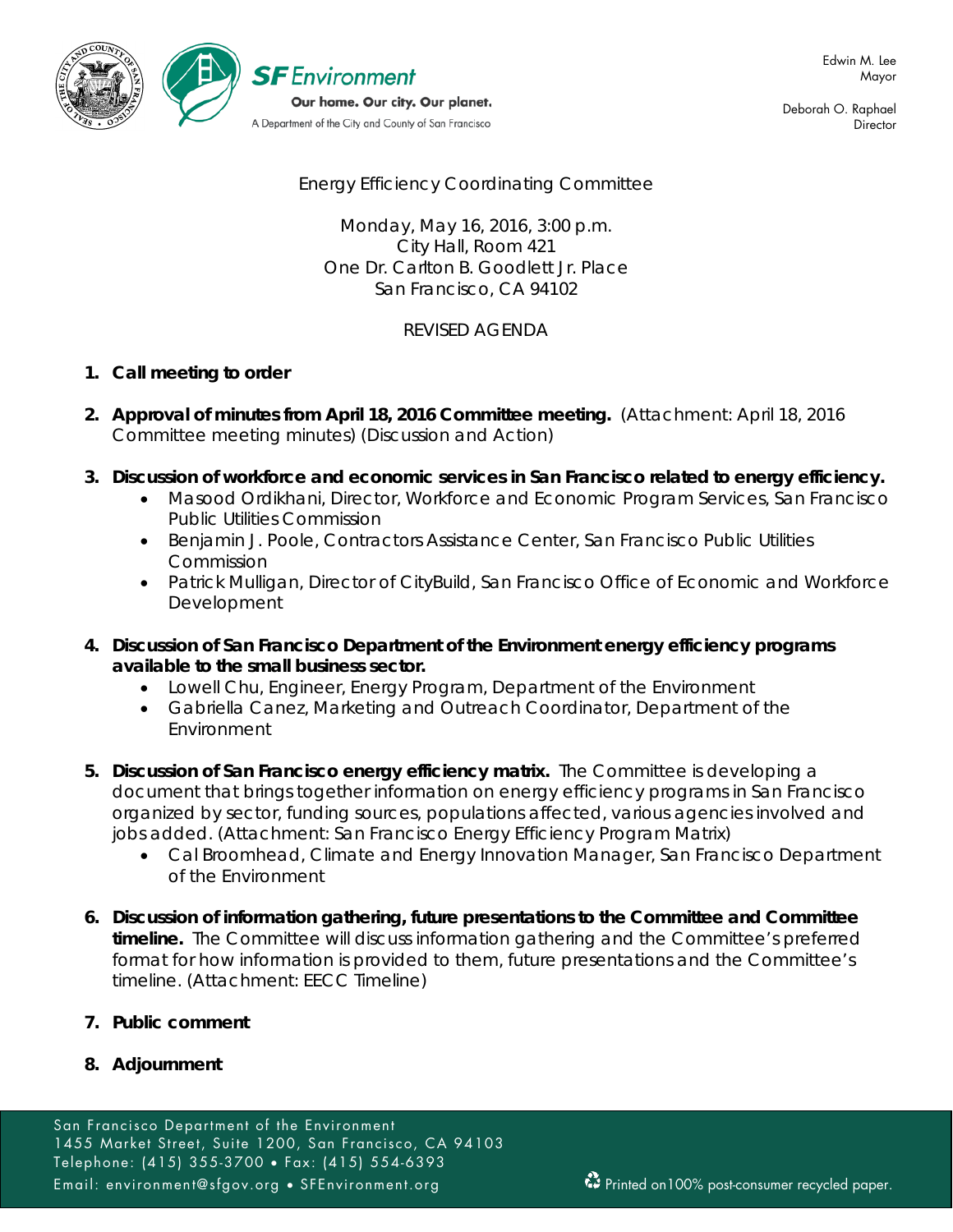# *The next meeting of the Energy Efficiency Coordinating Committee is Monday, June 20, 2016 at 3:00 p.m. in City Hall, Room 421, 1 Dr. Carlton B. Goodlett Place, San Francisco, CA 94102.*

Copies of explanatory documents are available at (1) the Committee's office, 1455 Market Street, Suite 1200, San Francisco, California, 94103 between the hours of 9 a.m. and 5 p.m., Photo identification is required for entry to the building. (2) on the Committee's website http://www.sfenvironment.org/eecc; (3) upon request to the Commission Affairs Manager, at telephone number 415-355-3709, or via e-mail at [anthony.e.valdez@sfgov.org](mailto:anthony.e.valdez@sfgov.org) within three business days of a meeting. If any materials related to an item on this agenda have been distributed to the Commission after distribution of the agenda packet, those materials are available for public inspection at the Department of the Environment, 1455 Market Street, Suite 1200, San Francisco, CA 94103 during normal office hours or will be made available on the Committee's website <http://www.sfenvironment.org/eecc> as attachments to the agenda or meeting minutes.

### **Important Information**

The ringing of and use of cell phones, pagers and similar sound-producing electronic devices are prohibited at this meeting. Please be advised that the Chair may order the removal from the meeting room of any person(s) responsible for the ringing or use of a cell phone, pager, or other similar sound-producing electronic devices.

NOTE: Persons unable to attend the meeting may submit to the Committee, by the time the meeting begin, written comments. These comments will be made a part of the official public record and shall be brought to the attention of the Committee members. Any written comments should be sent to: Commission Affairs Manager, 1455 Market Street, Suite 1200, San Francisco, CA 94103 by 5:00 p.m. on the day prior to the meeting. Comments that cannot be delivered to the Commission Affairs Manager by that time may be taken directly to the meeting at the location above. When bringing handouts to meetings, please photocopy on both sides of the paper and try to use post-consumer recycled or tree-free paper. Also, please bring sufficient copies of handouts for the Committee, the Commission Affairs Manager and the public.

### **Public Comment**

At this time, members of the public may address the Committee on items of interest that are within the subject matter jurisdiction of the Committee but are not on today's agenda. Public comment will be taken following each agendized item. Each member of the public may address the Committee for up to three minutes, unless otherwise announced by the President. If it is demonstrated that the comments by the public will exceed 15 minutes, the President may continue Public Comment to another time during the meeting.

The Brown Act forbids the Committee from taking action or discussing any item or issue not appearing on the posted agenda. This rule applies to issues raised in public comment as well. In response to public comment, not on an agendized item, the Committee is limited to:

- 1. Briefly responding to statements made or questions posed by members of the public, or
- 2. Request staff to report back on a matter at a subsequent meeting, or
- 3. Directing staff to place the item or issue on a future agenda (Government Code Section 54954.2(a).)

### **Disability Access**

The Energy Efficiency Coordinating Committee will be held at City Hall, Room 421 in the Civic Center Area. The Committee meeting room is wheelchair accessible. The closest accessible BART station is the Civic Center Station at United Nations Plaza and Market Street. Accessible MUNI lines serving this location are: #71 Haight/Noriega and the F Line to Market and Van Ness and the Metro Stations at Van Ness and Market and at Civic Center. For information about MUNI accessible services call (415) 923-6142. There is accessible curbside parking adjacent to City Hall on Grove Street and Van Ness Avenue and in the vicinity of the Veterans Building at 401 Van Ness Avenue adjacent to Davies Hall and the War Memorial Complex.

In order to assist the City's efforts to accommodate persons with severe allergies, environmental illnesses, multiple chemical sensitivity or related disabilities, attendees at public meetings are reminded that other attendees may be sensitive to various chemical based products. Please help the City accommodate these